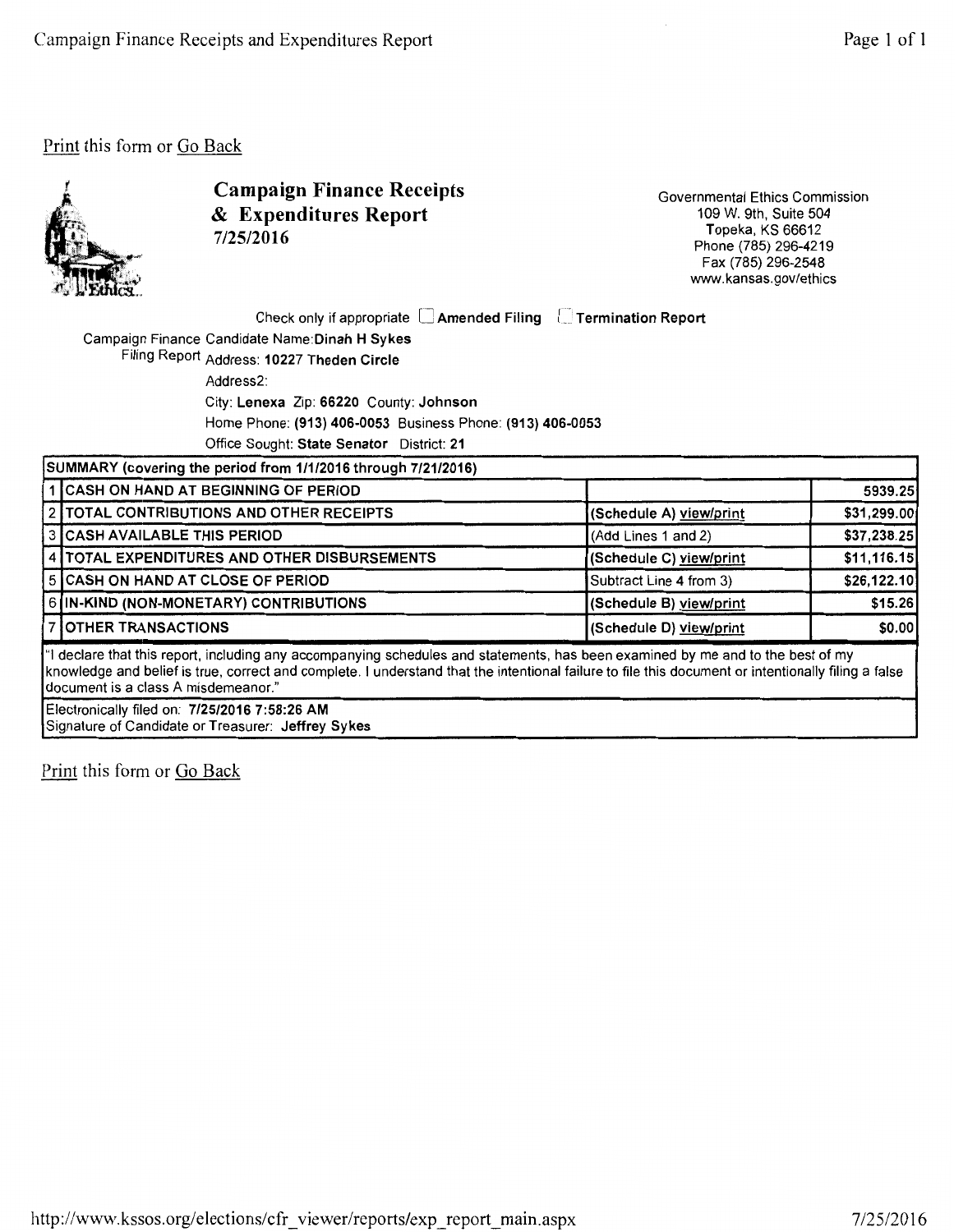### **SCHEDULE A**

## **CONTRIBUTIONS AND OTHER RECEIPTS**

| Candidate: Dinah H Sykes |                                                                                                              |                                                    |                                                                                            |            |
|--------------------------|--------------------------------------------------------------------------------------------------------------|----------------------------------------------------|--------------------------------------------------------------------------------------------|------------|
| Date                     | <b>Name and Address</b><br>of Contributor                                                                    | <b>Type of Payment</b><br>Cash, Check, Loan, Other | <b>Occupation And</b><br><b>Industry of Individual</b><br><b>Giving</b><br>More Than \$150 | Amount     |
| 07/21/16                 | Michael Milliken<br>7844 Quivira<br>Lenexa KS 66216                                                          | Check                                              |                                                                                            | \$50.00    |
| 07/21/16                 | Casey's General Stores<br>PO Box 3001<br>Ankeny IA 50021                                                     | Check                                              |                                                                                            | \$1,000.00 |
| 07/21/16                 | David Junk<br>8608 Deer Run<br>Lenexa KS 66220                                                               | E Funds                                            |                                                                                            | \$100.00   |
| 07/20/16                 | Uncork Kansas, Inc<br>2101 SW 21st St<br>Topeka KS 66604                                                     | Check                                              |                                                                                            | \$1,000.00 |
| 07/20/16                 | Thomas Krebs<br>4100 SW Munson Ave<br>Topeka KS 66604                                                        | Check                                              |                                                                                            | \$100.00   |
| 07/19/16                 | Kansas Association for Fair<br><b>Property Taxes</b><br>W 95th St. Suite 220<br>Overland Park KS 66212       | E Funds                                            |                                                                                            | \$500.00   |
| 07/15/16                 | Mark Berquist<br>12014 W 87th St Pkwy<br>Lenex KS 66215                                                      | Check                                              | Insurance Agent                                                                            | \$250.00   |
| 07/14/16                 | KS State Farm Insurance<br>Agents and Employees PAC<br>825 S. Kansas Avenue,<br>Suite 500<br>Topeka KS 66612 | Check                                              |                                                                                            | \$250.00   |
| 07/14/16                 | Terrence Dunn<br>12008 Endley Lane<br>Leawood KS 66209                                                       | Check                                              | Construction                                                                               | \$500.00   |
| 07/14/16                 | Kathleen Bukaty<br>15706 W 84th Terr<br>Lenexa KS 66219                                                      | E Funds                                            |                                                                                            | \$25.00    |
| 07/13/16                 |                                                                                                              | Check                                              |                                                                                            | \$100.00   |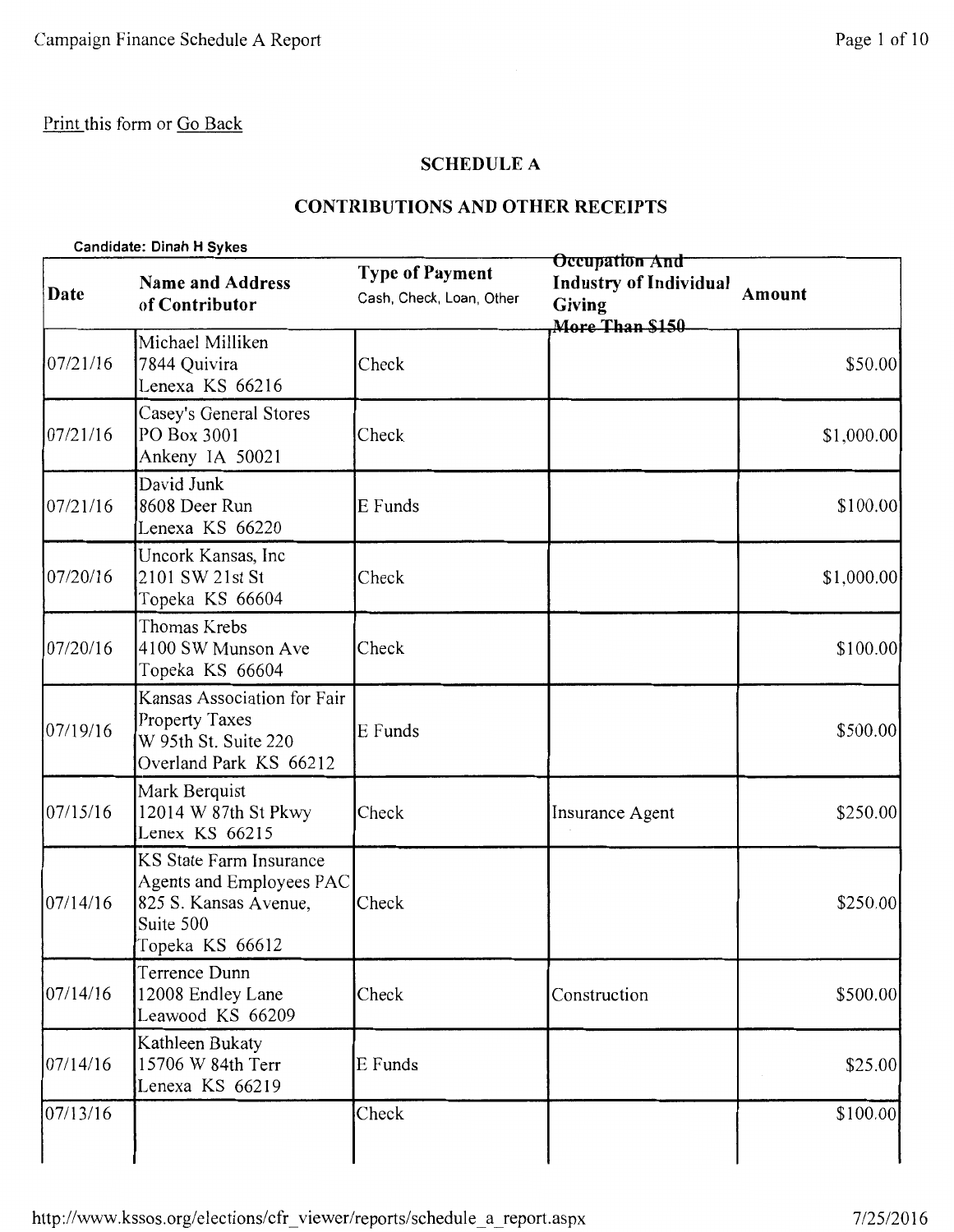|          | Don Horine Jr.<br>13712 W 82nd Ter<br>Lenexa KS 66215                        |         |                          |             |
|----------|------------------------------------------------------------------------------|---------|--------------------------|-------------|
| 07/13/16 | Kara Holdman<br>10118 Deer Run St<br>Lenexa KS 66220                         | Cash    |                          | \$40.00     |
| 07/12/16 | Karen Tritt<br>8446 Summit<br>Lenexa KS 66215                                | E Funds |                          | \$100.00    |
| 07/12/16 | Sarah Sullivan<br>1903 W 67th Ter<br>Mission Hills KS 66208                  | E Funds |                          | \$100.00    |
| 07/12/16 | Paul Hirth<br>1852 Fredrickson Cir<br>Olathe KS 66061                        | Check   |                          | \$100.00    |
| 07/11/16 | John Mills<br>21004 W 81st Ter<br>Lenexa KS 66220                            | E Funds |                          | \$50.00     |
| 07/11/16 | Sybil Orman<br>26733 W 109th St<br>Olathe KS 66061                           | Check   | Entrepreneur / Financial | \$1,000.00  |
| 07/11/16 | LRICo Services LLC<br>2416 E 37th St. N<br>Wichita KS 67219                  | Check   |                          | \$1,000.00  |
| 07/11/16 | Brian Sobczyk<br>19624 W 97th St<br>Lenexa KS 66220                          | E Funds |                          | \$50.00     |
| 07/10/16 | Myrna Stringer<br>14001 W 92nd St. Apt 223<br>Lenexa KS 66215                | Cash    |                          | \$50.00     |
| 07/10/16 | Jean Francisco<br>14001 W 92nd St. Apt 105<br>Lenexa KS 66215                | Check   |                          | \$49.00     |
| 07/09/16 | Ganesh Gupta<br>17422 Thomas Lane Rd<br>Smithville MO 64089                  | Check   | Surgeon / Healthcare     | \$500.00    |
| 07/09/16 | Committee for Quality<br>Healthcare<br>PO Box 144<br>Jefferson City MO 65102 | Check   |                          | \$1,000.00] |
| 07/09/16 | Richard Kaufman<br>PO Box 8605<br>Prairie Village KS 66208                   | Check   |                          | \$15.00     |
| 07/09/16 |                                                                              | Check   |                          | \$100.00    |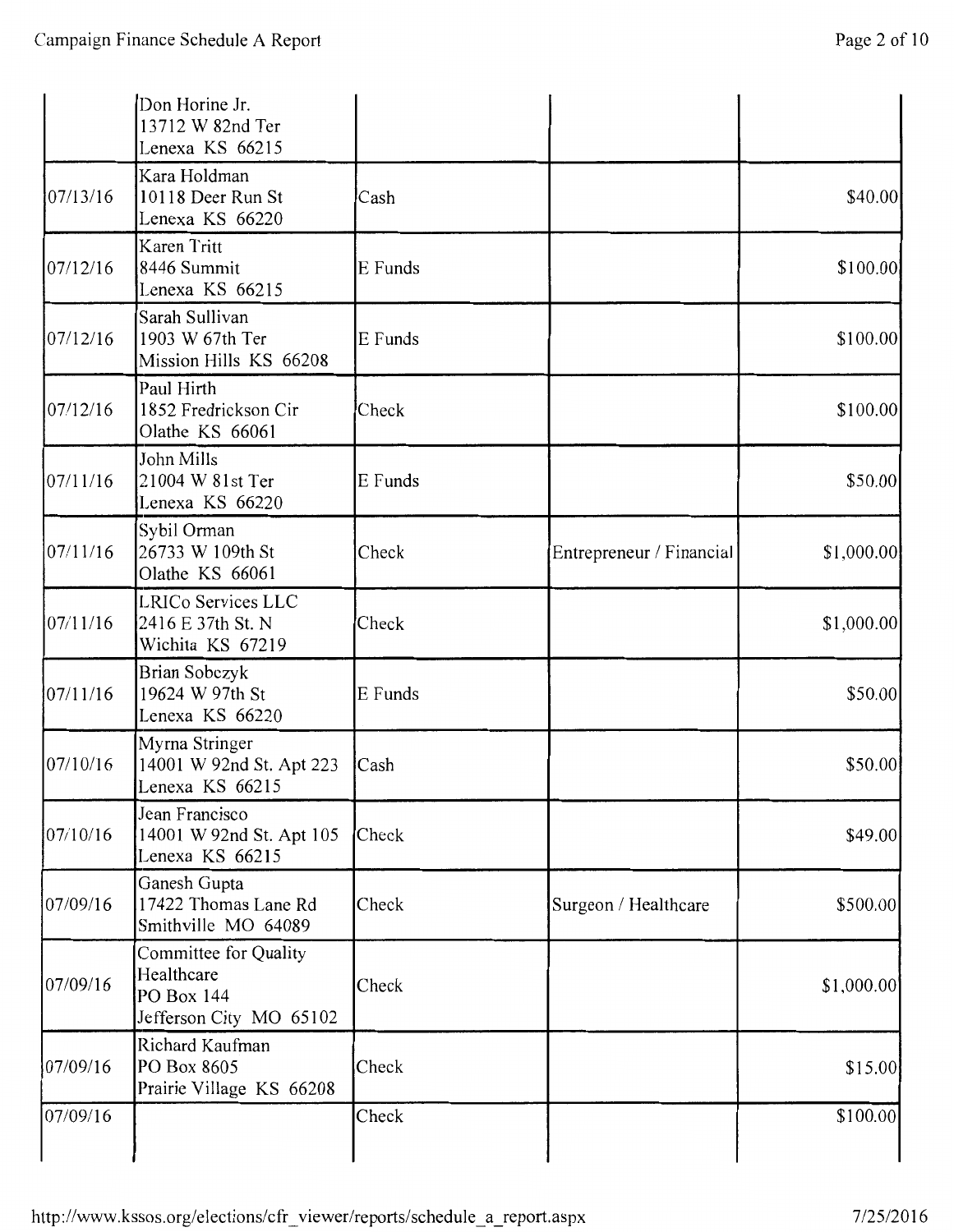|          | Michael Alley<br>7909 Woodstone St<br>Lenexa KS 66219                                                        |         |                                 |             |
|----------|--------------------------------------------------------------------------------------------------------------|---------|---------------------------------|-------------|
| 07/09/16 | Vernon Baker<br>9417 Hall Dr<br>Lenexa KS 66219                                                              | Cash    |                                 | \$20.00     |
| 07/08/16 | Stephen Weeks<br>8906 Riley<br>Overland Park KS 66212                                                        | Check   |                                 | \$100.00]   |
| 07/05/16 | HyVee<br>5820 Westown Parkway<br>Des Moines IA 50266                                                         | Check   |                                 | \$1,000.00] |
| 07/05/16 | Norman Kline<br>15404 West 94th Ter<br>Lenexa KS 66219                                                       | E Funds |                                 | \$50.00     |
| 07/05/16 | <b>HCA-Political Action</b><br>Committee<br>1100 Walnut, Suite 2950<br>Kansas City MO 64106                  | Check   |                                 | \$1,000.00  |
| 07/05/16 | Vernon Baker<br>9417 Hall Dr<br>Lenexa KS 66219                                                              | E Funds | Retired                         | \$200.00    |
| 07/05/16 | Kansas Hospital<br><b>Association Political Action</b><br>Committee<br>215 S E 8th Avenue<br>Topeka KS 66603 | Check   |                                 | \$1,000.00  |
| 07/05/16 | Roy Worthington<br>8300 Laurelwood St.<br>Lenexa KS 66219                                                    | Check   |                                 | \$100.00]   |
| 07/05/16 | <b>Frank Burris</b><br>8520 Darnell St<br>Lenexa KS 66219                                                    | Cash    |                                 | \$100.00    |
| 07/05/16 | Marian Williams<br>15229 W 84th St<br>Lenexa KS 66219                                                        | Check   | Healthcare                      | \$250.00    |
| 07/02/16 | Leslie Sullivan<br>12905 W 78th St<br>Lenexa KS 66216                                                        | E Funds |                                 | \$100.00]   |
| 07/02/16 | A.M. Cohron & Son Inc<br>PO Box 479<br>Atlantic IA 50022                                                     | Check   |                                 | \$500.00    |
| 07/02/16 | Mary Lou Reece<br>2441 N Plumthicket Ct<br>Wichita KS 67226                                                  | Check   | Manager / Reece<br>Construction | \$1,000.00  |
|          |                                                                                                              |         |                                 |             |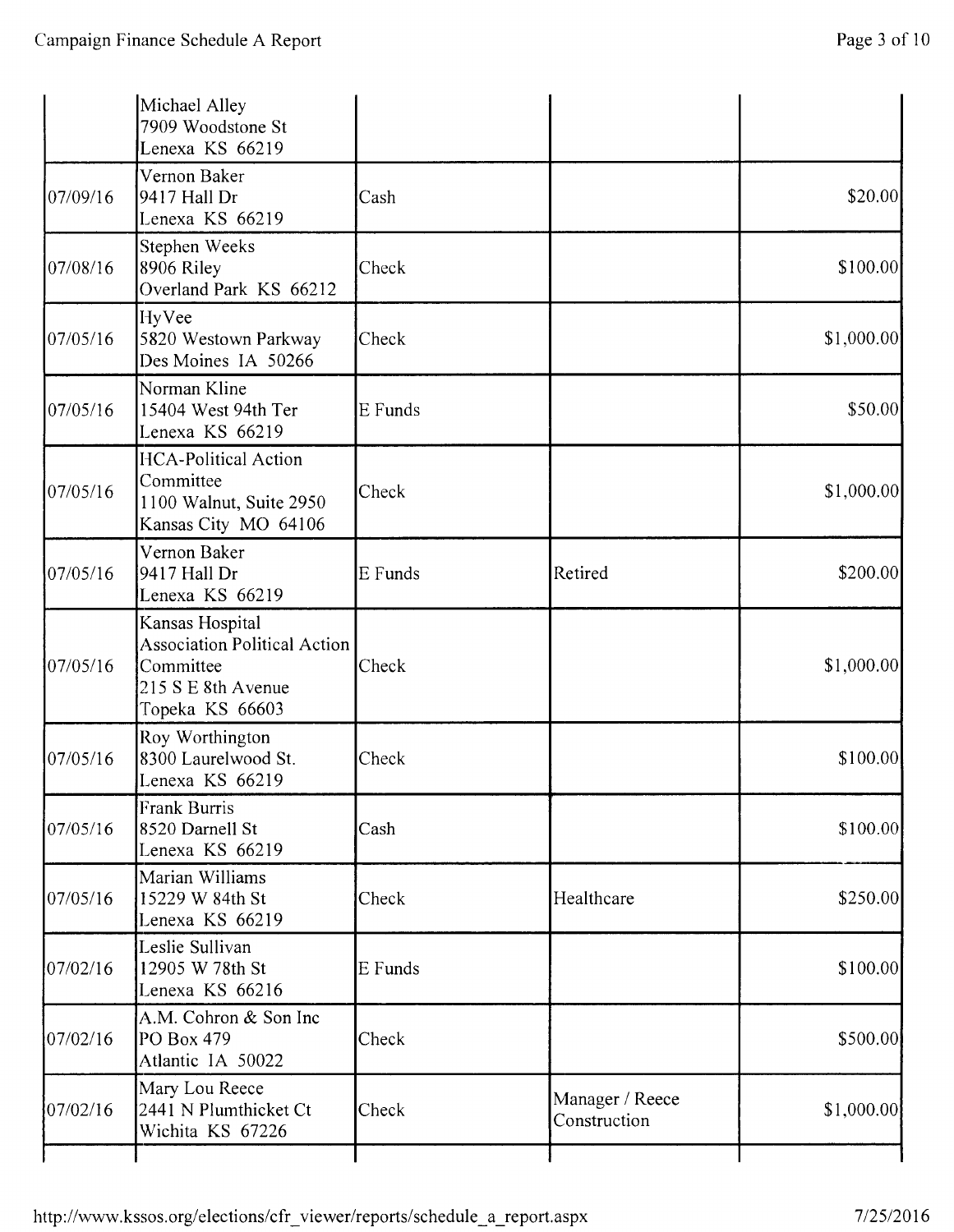| 07/02/16 | Sporer Land Develoment<br>Inc<br>431 U.S. Highway 83<br>Oakley KS 67748          | Check   |                                        | \$1,000.00 |
|----------|----------------------------------------------------------------------------------|---------|----------------------------------------|------------|
| 07/02/16 | John Misiewicz<br>14712 West 83rd Pl<br>Lenexa KS 66215                          | Check   |                                        | \$50.00    |
| 07/01/16 | Clay Blair III<br>14819 W 95th St<br>Lenexa KS 66215                             | Check   | Real Estate Developer /<br>Real Estate | \$250.00   |
| 07/01/16 | Laura Dickinson<br>7604 Bradwhaw<br>Shawnee KS 66216                             | Check   |                                        | \$50.00    |
| 07/01/16 | <b>KC Biz PAC</b><br>30 West Pershing Road,<br>Suite 301<br>Kansas City MO 64108 | Check   |                                        | \$500.00   |
| 06/30/16 | Tom Bodine<br>8417 Hallet St<br>Lenexa KS 66215                                  | Check   |                                        | \$75.00    |
| 06/29/16 | Richard Randolph<br>7745 Rosehill Road<br>Lenexa KS 66216                        | E Funds | CMO / Heart to Heart<br>International  | \$100.00   |
| 06/28/16 | Jeffrey Stevens<br>10130 Deer Run St<br>Lenexa KS 66220                          | E Funds |                                        | \$100.00   |
| 06/28/16 | Mark Jarvis<br>8102 Caenen Lake Rd<br>Lenexa KS 66215                            | E Funds |                                        | \$50.00    |
| 06/28/16 | Russell Townsley<br>11412 Knox<br>Overland Park KS 66210                         | Check   |                                        | \$25.00    |
| 06/28/16 | Matthew Sandbulte<br>8472 Maurer Rd. Apt 523<br>Lenexa KS 66219                  | Check   |                                        | \$150.00   |
| 06/28/16 | <b>Steven Nettles</b><br>8125 Acuff Ln<br>Lenexa KS 66215                        | Check   | Retired                                | \$250.00   |
| 06/28/16 | Constance Hammen<br>2786 La Castana<br>Los Angeles CA 90046                      | Check   | Professor / Higher<br>Education        | \$500.00   |
| 06/27/16 | Mike Pozek<br>12002 W 100th Ter<br>Lenexa KS 66215                               | E Funds |                                        | \$50.00    |
| 06/27/16 |                                                                                  | Check   |                                        | \$25.00    |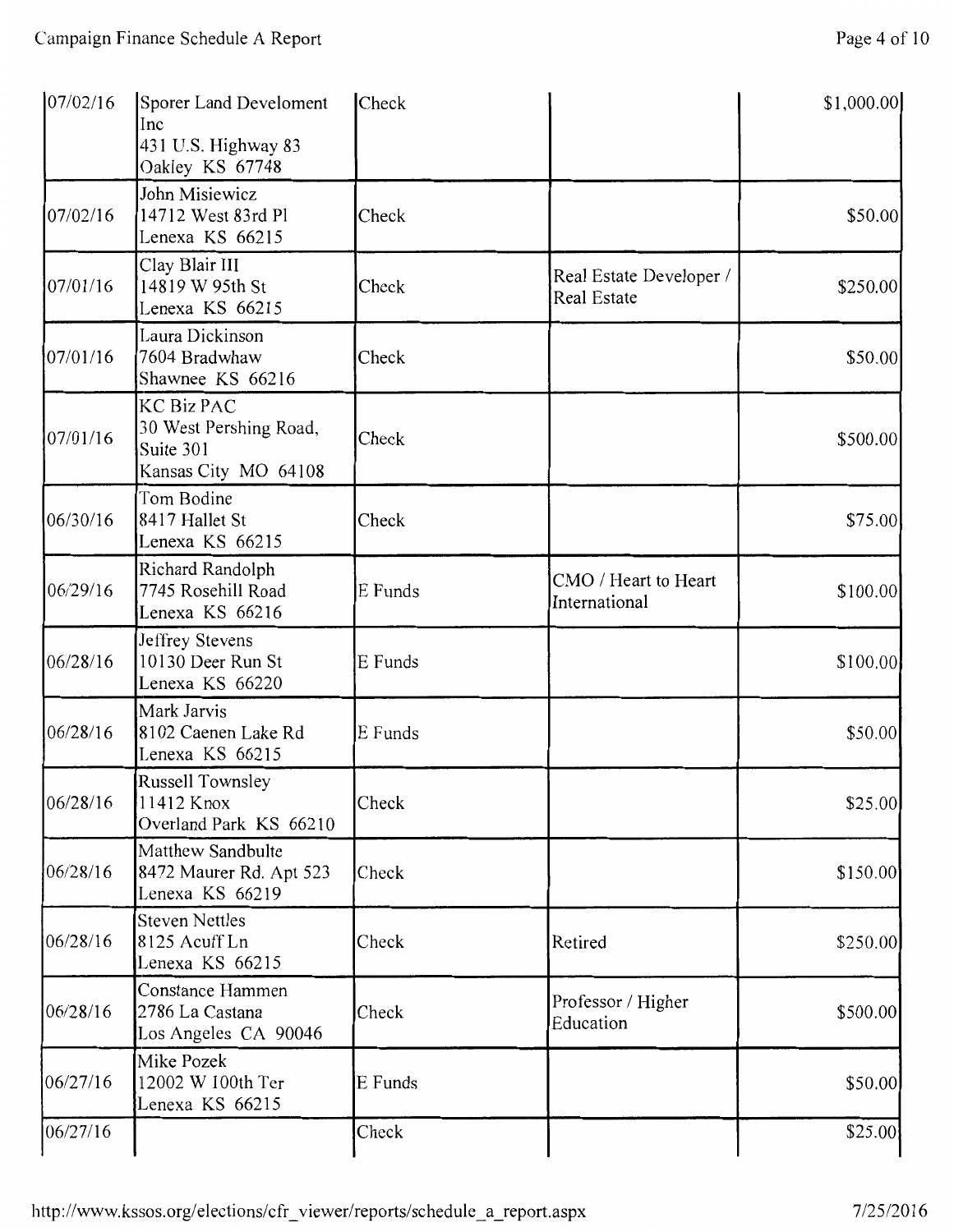|          | Rich Kaufman<br>PO Box 8605<br>Prairie Village KS 66208                                   |         |                                          |            |
|----------|-------------------------------------------------------------------------------------------|---------|------------------------------------------|------------|
| 06/26/16 | Henry Rompage<br>9301 Swarner<br>Lenexa KS 66219                                          | Check   | Retired                                  | \$100.00   |
| 06/26/16 | John Carney<br>2405 W 98th Ct<br>Lenexa KS 66220                                          | Check   | Healthcare                               | \$100.00   |
| 06/25/16 | Jameia Haines<br>11007 W. 99th St<br>Overland Park KS 66214                               | Check   |                                          | \$25.00    |
| 06/24/16 | Craig Denny<br>14609 W. 83rd Terr<br>Lenexa KS 66215                                      | Check   | Senior Consultant /<br>Civil Engineering | \$1,000.00 |
| 06/23/16 | Robert Shanklin<br>20808 W 93rd Ter<br>Lenexa KS 66220                                    | E Funds | COO / Brightergy                         | \$500.00   |
| 06/23/16 | Chelli Cranmer<br>15200 E. Sharon Ln<br>Wichita KS 67230                                  | Check   |                                          | \$30.00    |
| 06/22/16 | Michael Dix<br>8108 Mullen Rd<br>Lenexa KS 66215                                          | Check   | <b>Retired Dentist</b>                   | \$150.00   |
| 06/22/16 | Carol Leligdon<br>8419 Haven St<br>Lenexa KS 66219                                        | Check   |                                          | \$30.00    |
| 06/22/16 | Michelle Dooley<br>13005 W 77th St<br>Lenexa KS 66216                                     | Check   |                                          | \$30.00    |
| 06/21/16 | Kansas National Education<br><b>Association PAC</b><br>715 SW 10th Ave<br>Topeka KS 66612 | Check   |                                          | \$1,000.00 |
| 06/20/16 | Kansas Contractors<br>Association<br>800 SW Jackson Suite 100<br>Topeka KS 66612          | Check   |                                          | \$750.00   |
| 06/19/16 | Michael Worrall<br>10245 Theden Cir<br>Lenexa KS 66220                                    | E Funds |                                          | \$50.00    |
| 06/17/16 | Lewis Haven<br>10851 Mastin, Suite 100<br>Overland Park KS 66210                          | Check   |                                          | \$100.00]  |
| 06/17/16 |                                                                                           | Check   |                                          | \$500.00   |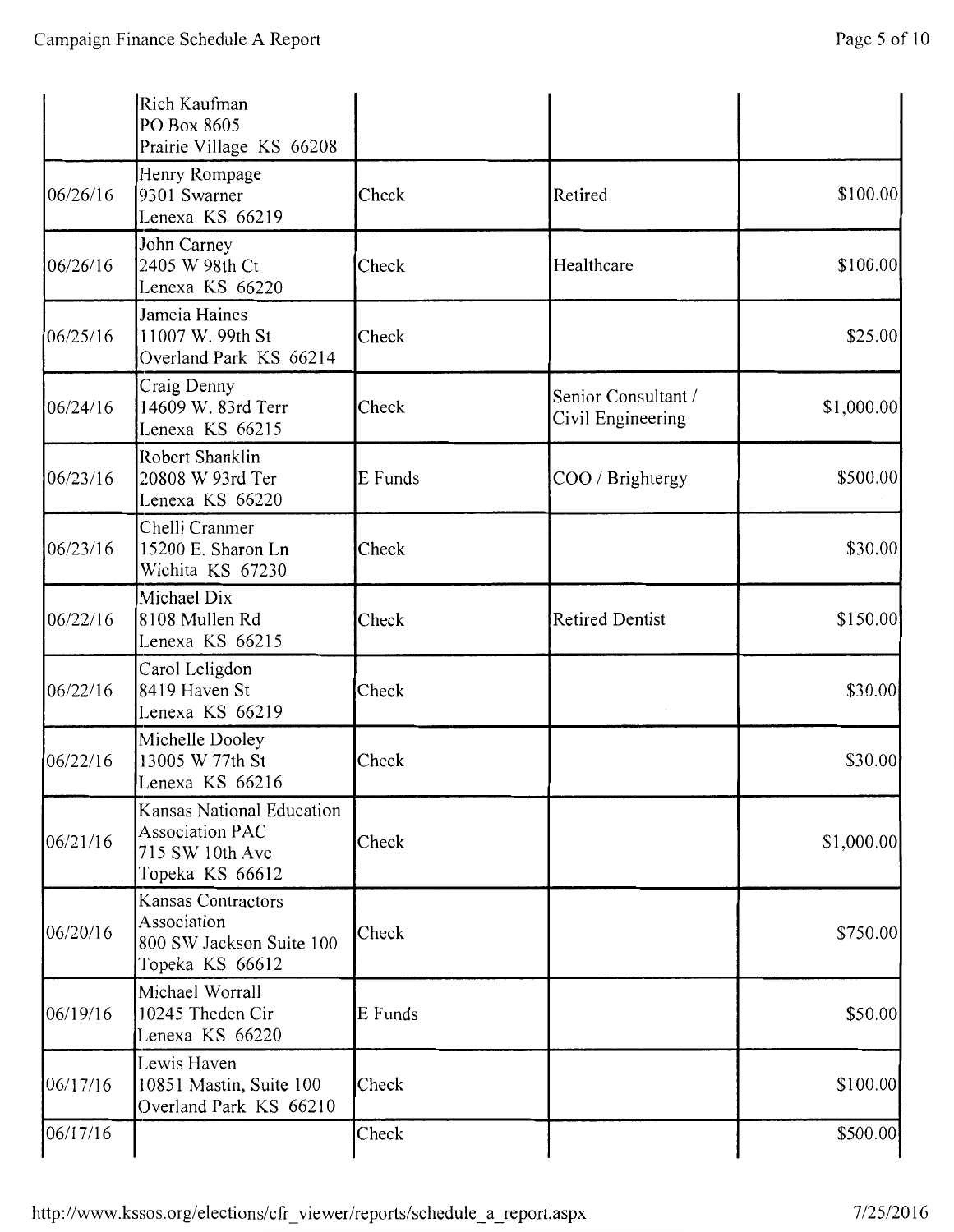|          | Lathrop & Gage LLP<br>2345 Grand Boulevard<br>Kansas City MO 64108 |         |                                |           |
|----------|--------------------------------------------------------------------|---------|--------------------------------|-----------|
| 06/15/16 | Jean Goodman<br>7519 Hauser Dr<br>Lenexa KS 66204                  | E Funds |                                | \$50.00   |
| 06/13/16 | Kelly Ackman<br>7315 W 79th St<br>Overland Park KS 66204           | Cash    |                                | \$20.00   |
| 06/12/16 | <b>Bud Tollie</b><br>10020 Perry Dr<br>Overland Park KS 66212      | Check   |                                | \$100.00  |
| 06/10/16 | Phillip Brown<br>12225 Dearborn<br>Overland Park KS 66209          | Check   | <b>Retired Attorney</b>        | \$500.00  |
| 06/09/16 | John Wenski<br>7620 Haskins<br>Lenexa KS 66216                     | E Funds |                                | \$25.00   |
| 06/08/16 | Marcia Rinehart<br>9024 Cottonwood St<br>Lenexa KS 66215           | Check   |                                | \$50.00   |
| 06/08/16 | Christopher Rinehart<br>9024 Cottonwood St<br>Lenexa KS 66215      | E Funds |                                | \$100.00  |
| 06/07/16 | Leslie Glenn<br>9305 Sturgeon Dr<br>Overland Park KS 66212         | E Funds |                                | \$50.00   |
| 06/07/16 | Vernon Baker<br>9417 Hall Dr<br>Lenexa KS 66219                    | E Funds | Retired                        | \$200.00  |
| 06/06/16 | Lisa Damour<br>3280 Norwood Rd<br>Shaker Heights OH 44122          | Check   |                                | \$100.00  |
| 06/06/16 | Henry Rompage<br>9301 Swarner<br>Lenexa KS 66219                   | Check   | Retired                        | \$50.00   |
| 06/05/16 | David Schwartz<br>10008 Wedd<br>Overland Park KS 66212             | Check   |                                | \$100.00  |
| 06/05/16 | Anne Chrzanowski<br>9111 Acuff Ln<br>Lenexa KS 66215               | Check   | Office Manager /<br>Accounting | \$200.00] |
| 06/04/16 | Jane Brown<br>7747 Monrovia<br>Lenexa KS 66216                     | Check   |                                | \$50.00   |
|          |                                                                    |         |                                |           |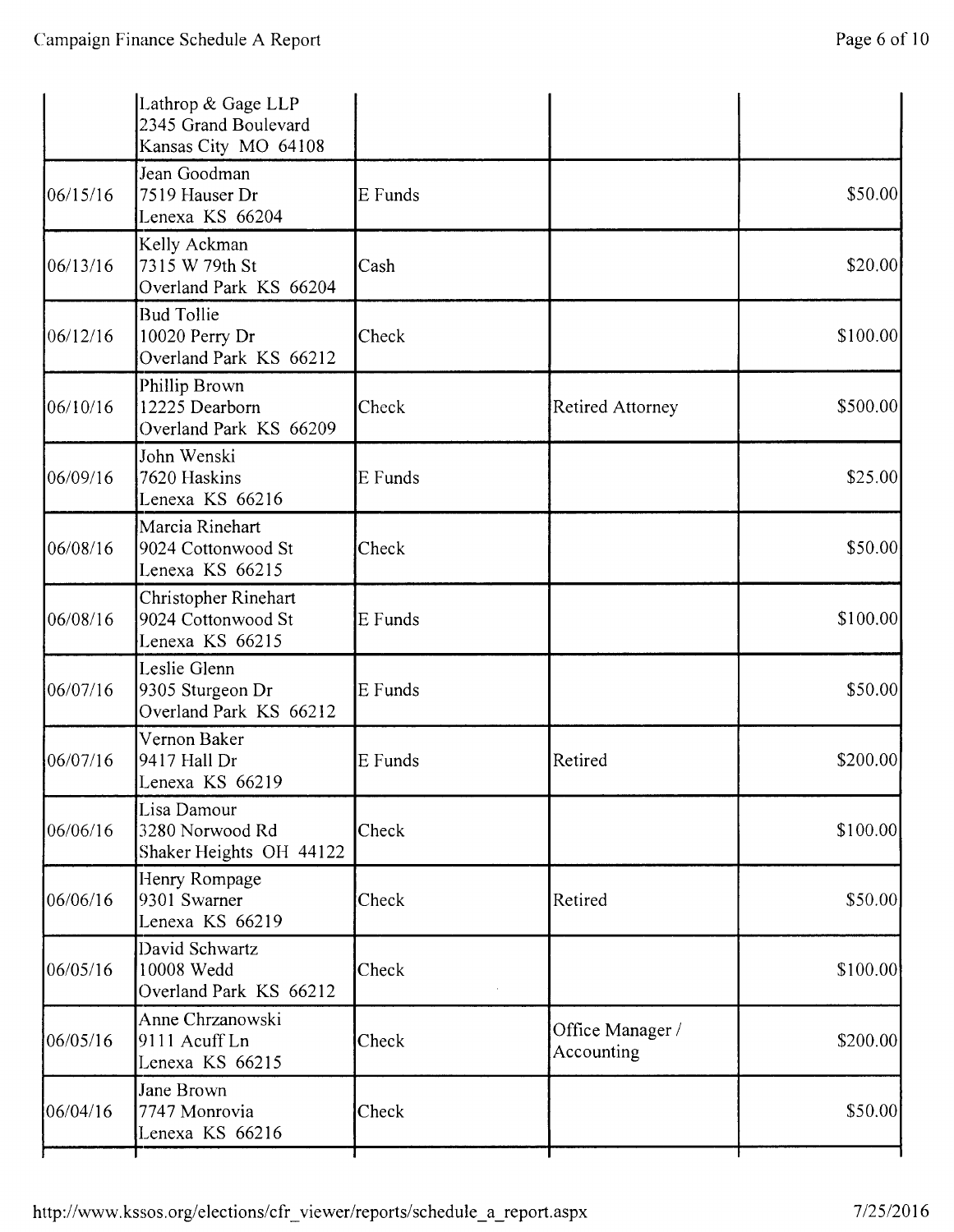| 06/02/16 | Omar Kader<br>10301 Dunfries Rd<br>Vienna VA 22181            | E Funds | CEO Paltech / IT Gov<br>Consulting    | \$1,000.00 |
|----------|---------------------------------------------------------------|---------|---------------------------------------|------------|
| 06/02/16 | Ben Clayton<br>9825 Woodson<br>Overland Park KS 66207         | E Funds |                                       | \$50.00    |
| 06/01/16 | Neil Yarhouse<br>11 A Heritage Crest<br>Southbury CT 6488     | E Funds |                                       | \$100.00   |
| 06/01/16 | Stephen Kelly<br>8271 Parkhill Cir<br>Lenexa KS 66215         | Check   |                                       | \$100.00   |
| 06/01/16 | LeEtta Felter<br>14220 S Copper Creek Dr<br>Olathe KS 66062   | E Funds | Public Relations /<br>Communications  | \$250.00   |
| 05/31/16 | James Randall<br>11593 S Lewis Dr<br>Olathe KS 66061          | Check   |                                       | \$50.00    |
| 05/30/16 | Michael McVey<br>15621 W 87th St #352<br>Lenexa KS 66219      | E Funds | Attorney                              | \$200.00   |
| 05/28/16 | Robert Regnier<br>3400 W 119th St<br>Leawood KS 66209         | Check   | Banker                                | \$250.00   |
| 05/27/16 | Ron Worley<br>8957 Woodstone<br>Lenexa KS 66219               | Check   |                                       | \$100.00   |
| 05/27/16 | Richard Randolph<br>7745 Rosehill Road<br>Lenexa KS 66216     | Check   | CMO / Heart to Heart<br>International | \$100.00   |
| 05/25/16 | <b>Brad Turner</b><br>309 Sam Davis Drive<br>Smyrna TN 37167  | E Funds |                                       | \$50.00    |
| 05/25/16 | <b>Ellen Stevens</b><br>8510 Twilight Lane<br>Lenexa KS 66219 | Check   | Teacher                               | \$50.00    |
| 05/22/16 | Joshua Lewis<br>11027 S Barker Rd<br>Olathe KS 66061          | E Funds |                                       | \$150.00   |
| 05/22/16 | Sheryl Spalding<br>12119 Bluejacket<br>Overland Park KS 66213 | Check   | Retired Legislator                    | \$200.00   |
| 05/20/16 | Bryan Wampler<br>17408 Penrose Lane<br>Lenexa KS 66219        | E Funds |                                       | \$100.00   |
|          |                                                               |         |                                       |            |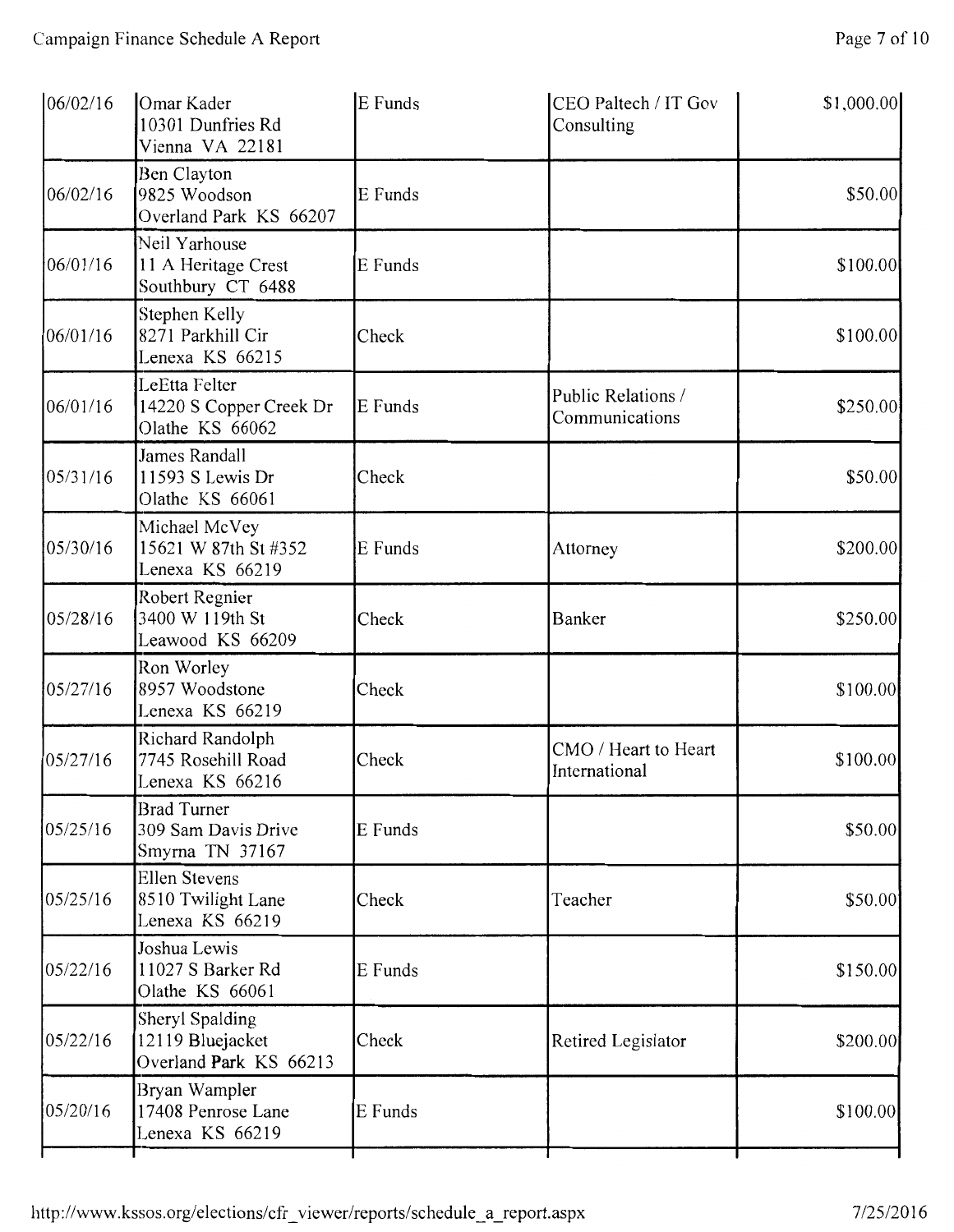| 05/19/16  | Stephen Wertz<br>2525 Main St #401<br>Kansas City MO 64108  | Check   | Retired                                           | \$150.00 |
|-----------|-------------------------------------------------------------|---------|---------------------------------------------------|----------|
| 05/18/16  | Ann Norbury<br>5101 Ballentine<br>Shawnee KS 66203          | E Funds | Retired                                           | \$200.00 |
| 05/11/16  | Kerry Erington<br>8823 Vista Dr<br>Lenexa KS 66220          | Check   | Retired                                           | \$200.00 |
| 05/06/16  | Henry Rompage<br>9301 Swarner<br>Lenexa KS 66219            | Check   | Retired                                           | \$50.00  |
| 05/04/16  | Cindy Neely<br>16908 W 83rd St<br>Lenexa KS 66219           | Check   |                                                   | \$50.00  |
| 04/24/16  | Judith Reilly<br>8517 W 90th St<br>Overland Park KS 66212   | Check   |                                                   | \$100.00 |
| 104/22/16 | Kathleen McKune<br>18970 W 117th St<br>Olathe KS 66061      | E Funds |                                                   | \$100.00 |
| 04/22/16  | Darren Knipp<br>2112 W 90th St<br>Lenexa KS 66220           | Check   | CEO Balance<br>Innovations / Computer<br>Software | \$250.00 |
| 04/15/16  | Karen Washburn<br>12448 W 85th Terr<br>Lenexa KS 66215      | Check   |                                                   | \$50.00  |
| 04/14/16  | Rob McKnight<br>5259 W 121st St<br>Overland Park KS 66209   | Cash    |                                                   | \$10.00  |
| 04/12/16  | Jason Leib<br>14350 W 81st Pl<br>Lenexa KS 66216            | E Funds |                                                   | \$100.00 |
| 04/10/16  | John Carney<br>2405 W 98th Ct<br>Lenexa KS 66220            | Check   | Healthcare                                        | \$100.00 |
| 04/10/16  | Carolyn Davis<br>13928 W 76th Circle<br>Lenexa KS 66216     | Check   |                                                   | \$100.00 |
| 04/07/16  | Henry Rompage<br>9301 Swarner<br>Lenexa KS 66219            | Check   | Retired                                           | \$50.00  |
| 04/02/16  | <b>Bill Musgrave</b><br>12608 W. 85th Pl<br>Lenexa KS 66215 | Check   | Marketing / Public<br>Relations                   | \$200.00 |
|           |                                                             |         |                                                   |          |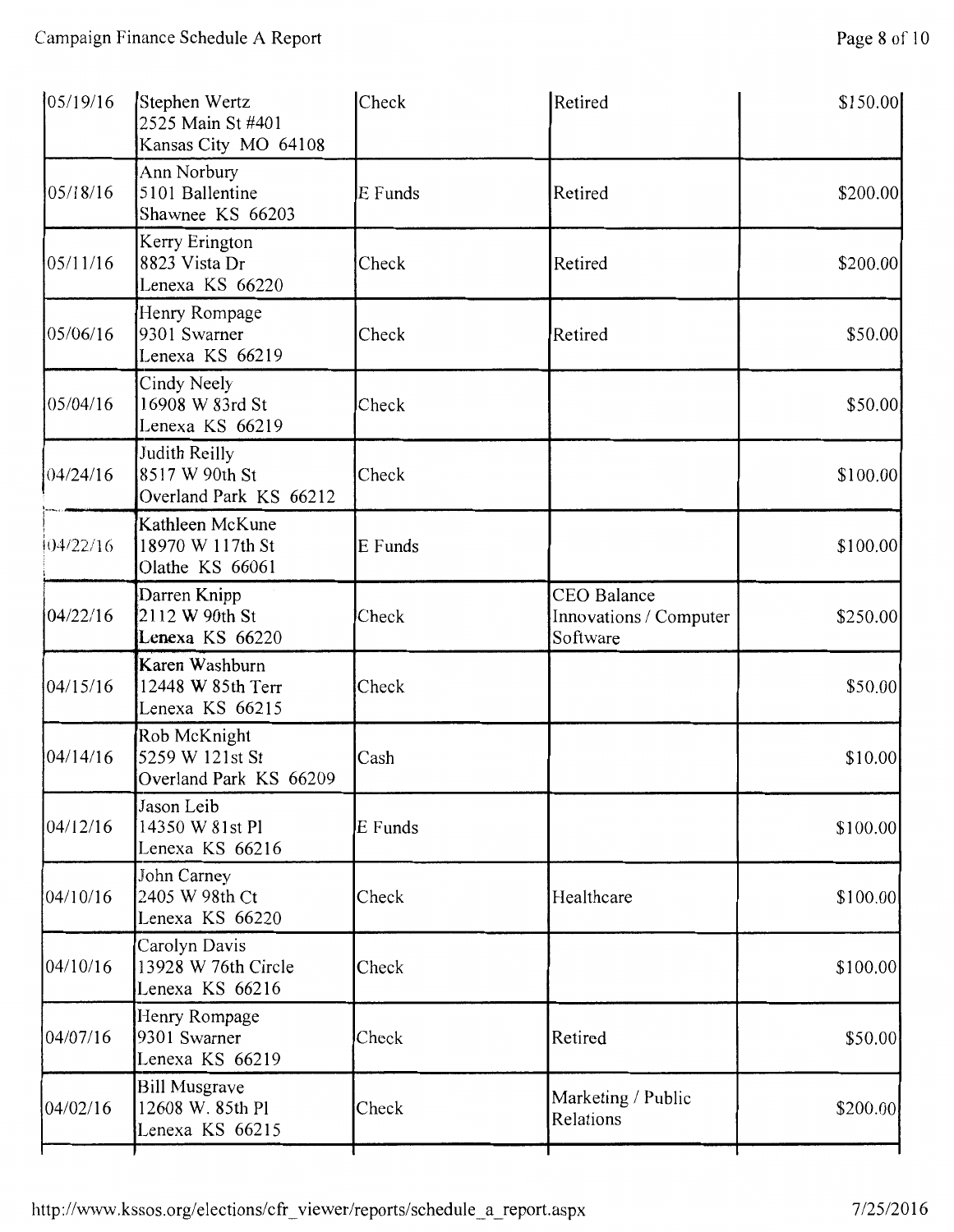| \$20.00   |
|-----------|
| \$100.00] |
| \$100.00  |
| \$250.00  |
| \$25.00   |
| \$500.00  |
| \$50.00   |
| \$100.00] |
| \$250.00  |
| \$50.00   |
| \$20.00   |
| \$10.00   |
| \$75.00   |
| \$25.00   |
|           |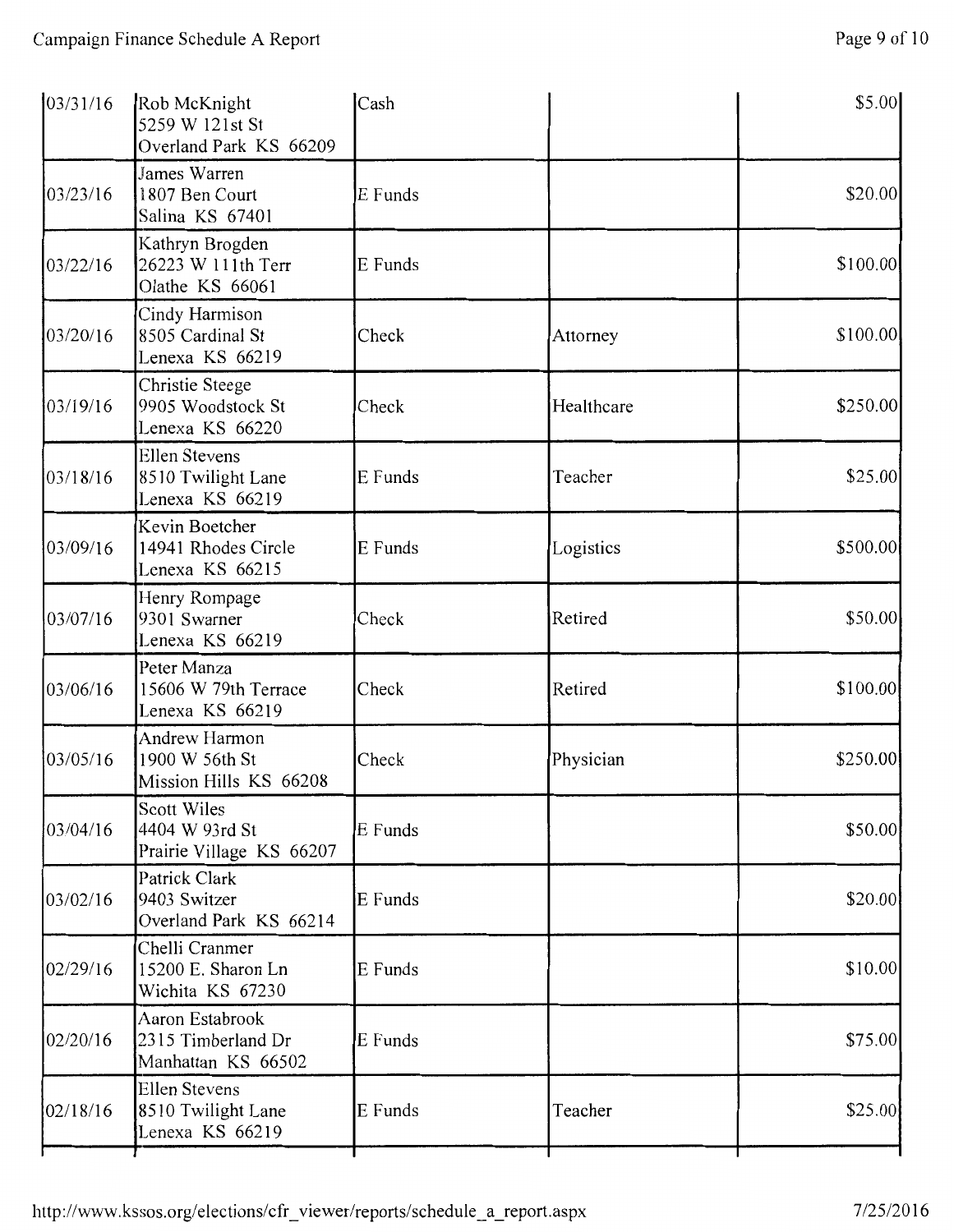| 02/16/16                                              | Roberta Eveslage<br>8513 Bridle Dale<br>Lenexa KS 66220       | Check   | Retired                   | \$500.00   |  |
|-------------------------------------------------------|---------------------------------------------------------------|---------|---------------------------|------------|--|
| 02/13/16                                              | Vickie Trott<br>21207 W 95th Ter<br>Lenexa KS 66220           | Check   | Retired                   | \$1,000.00 |  |
| 02/12/16                                              | Lynn Marten<br>8505 Darnell St<br>Lenexa KS 66215             | Check   | Retired                   | \$50.00    |  |
| 02/12/16                                              | Audrey Langworthy<br>6324 Ash<br>Prairie Village KS 66208     | Check   | Retired                   | \$100.00   |  |
| 02/06/16                                              | Henry Rompage<br>9301 Swarner<br>Lenexa KS 66219              | Check   | Retired                   | \$50.00    |  |
| 01/18/16                                              | <b>Ellen Stevens</b><br>8510 Twilight Lane<br>Lenexa KS 66219 | E Funds | Teacher                   | \$25.00    |  |
| 01/14/16                                              | Kelby Dickey<br>21324 W 98th Pl<br>Lenexa KS 66220            | Check   | Software Asset<br>Manager | \$250.00   |  |
| 01/13/16                                              | Carolyn Davis<br>13928 W 76th Circle<br>Lenexa KS 66216       | E Funds |                           | \$50.00    |  |
| 01/13/16                                              | Ronald Contino<br>8513 Bridle Dale<br>Lenexa KS 66220         | E Funds |                           | \$100.00]  |  |
| 01/08/16                                              | Henry Rompage<br>9301 Swarner<br>Lenexa KS 66219              | Check   | Retired                   | \$50.00    |  |
| 01/08/16                                              | Jonathan Anderson<br>525 Keller Lane<br>Science Hill KY 42553 | Check   | Cattle Farmer             | \$500.00   |  |
|                                                       | <b>Total Itemized Receipts for Period</b>                     |         |                           | \$31299.00 |  |
| Total Unitemized Contributions (\$50 or less)         | \$0                                                           |         |                           |            |  |
| Sale of Political Materials (Unitemized)              | \$0                                                           |         |                           |            |  |
| <b>Total Contributions When Contributor Not Known</b> | \$0<br>\$31299.00                                             |         |                           |            |  |
|                                                       | TOTAL RECEIPTS THIS PERIOD                                    |         |                           |            |  |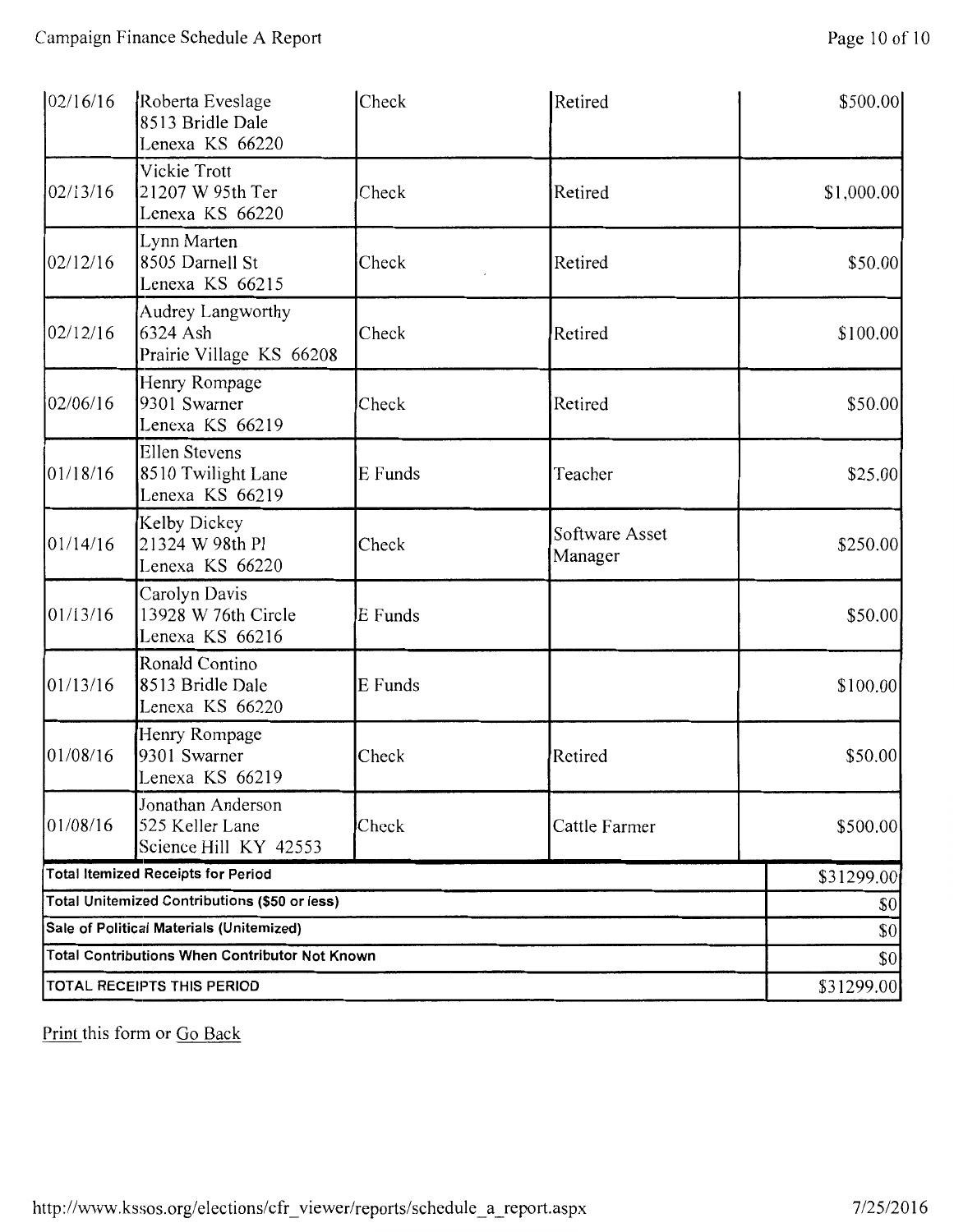### SCHEDULE B

# IN-KIND (NON-MONETARY) CONTRIBUTIONS

Candidate: Dinah H Sykes

|                                                        | Date of Contributor | [Name and Address   Occupation And Industry of Individual Giving<br>More Than \$150 | Description of Value of<br>In-Kind<br><b>Contribution</b> | In-Kind<br><b>Contribution</b> |
|--------------------------------------------------------|---------------------|-------------------------------------------------------------------------------------|-----------------------------------------------------------|--------------------------------|
| Total Itemized (over \$100) In-Kind Contributions      |                     |                                                                                     | \$0                                                       |                                |
| Total Unitemized (\$100 or less) In-Kind Contributions |                     |                                                                                     | \$15.26                                                   |                                |
| <b>TOTAL IN-KIND CONTRIBUTIONS THIS PERIOD</b>         |                     |                                                                                     | \$15.26                                                   |                                |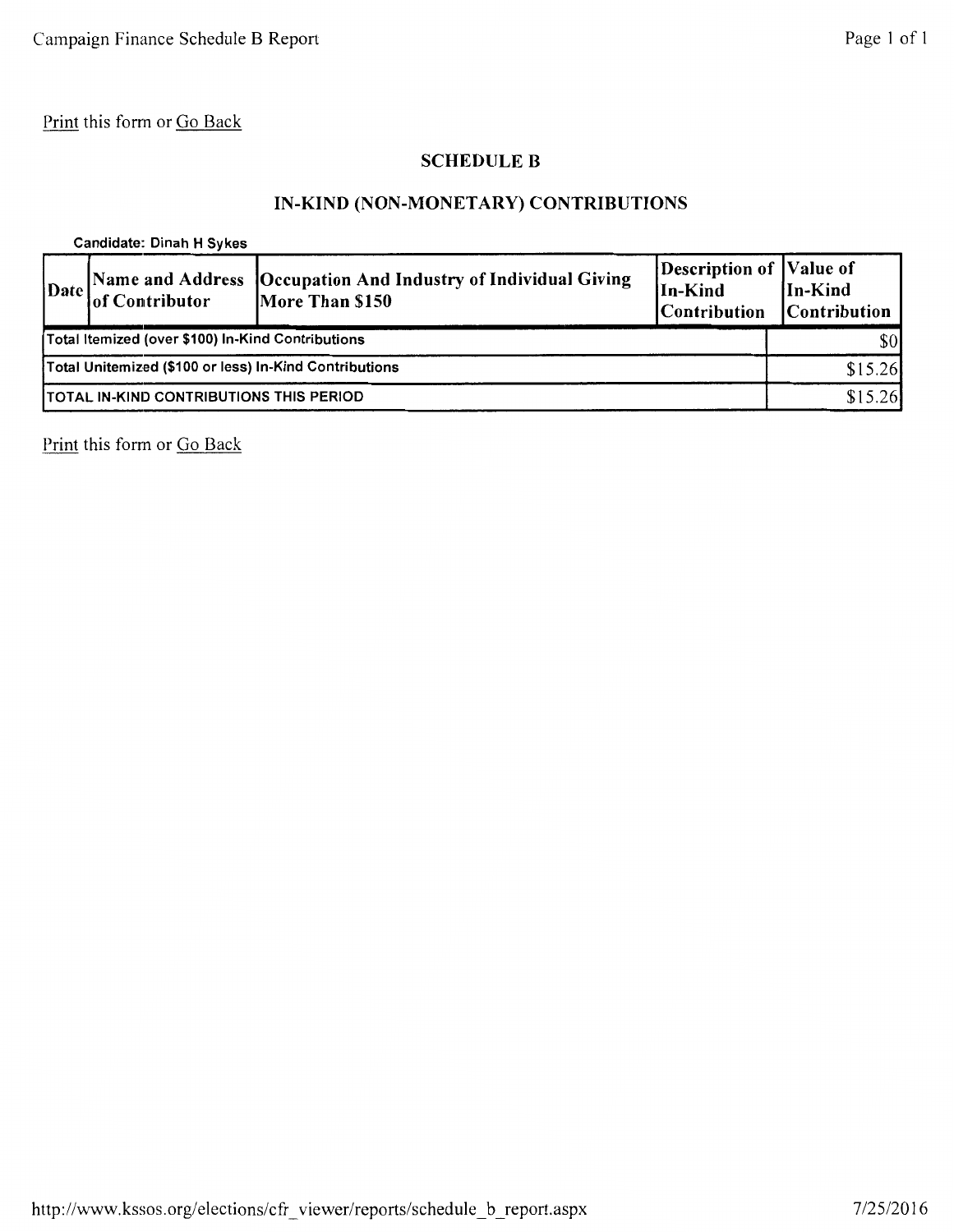#### **SCHEDULE C**

## **EXPENDITURES AND OTHER DISBURSEMENTS**

#### **Candidate: Dinah H Sykes**

| Date     | <b>Name and Address</b>                                            | <b>Purpose of Expenditure</b><br>or Disbursement   | Amount     |
|----------|--------------------------------------------------------------------|----------------------------------------------------|------------|
| 07/21/16 | Paypal<br>Not Available<br>Not Available NA                        | <b>Fundraising Expenses</b>                        | \$39.98    |
| 07/17/16 | Facebook<br>Not Available<br>Not Available NA                      | Electronic/Website Advertising                     | \$31.04    |
| 07/17/16 | Facebook<br>Not Available<br>Not Available NA                      | Electronic/Website Advertising                     | \$18.96    |
| 07/11/16 | Lenexa Post Office<br>8820 Monrovia St<br>Lenexa KS 66215          | Postage/Shipping                                   | \$24.18    |
| 07/07/16 | Sharp Connections, LLC<br>21109 W. 81st Terrace<br>Lenexa KS 66220 | Miscellaneous Services, Printing, Postage,         | \$3,403.39 |
| 07/05/16 | Lenexa Chamber of Commerce<br>11180 Lackman Rd<br>Lenexa KS 66219  | Miscellaneous Leadership Lenexa, Lunch<br>Meetings | \$157.00   |
| 06/30/16 | Commerce Bank<br>8700 Monrovia<br>Lenexa KS 66215                  | Miscellaneous Bank Fees                            | \$3.50     |
| 06/30/16 | Paypal<br>Not Available<br>Not Available NA                        | <b>Fundraising Expenses</b>                        | \$82.08    |
| 06/30/16 | Facebook<br>Not Available<br>Not Available NA                      | Electronics/Computers Facebook<br>Advertising      | \$48.64    |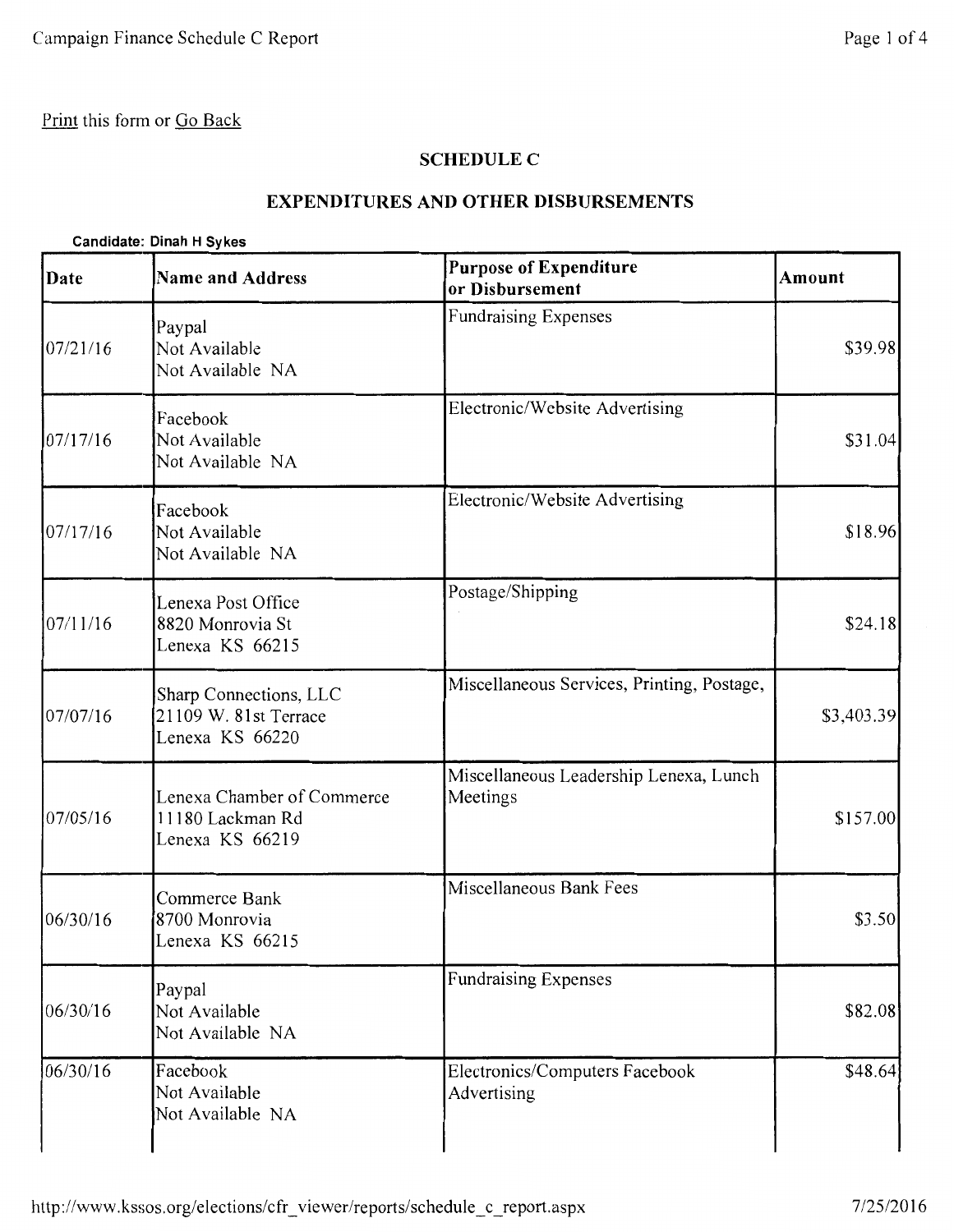| 06/30/16 | Costco<br>9350 Marshall Dr<br>Lenexa KS 66215                      | Miscellaneous Lunch for Parade<br>Volunteers  | \$83.36    |
|----------|--------------------------------------------------------------------|-----------------------------------------------|------------|
| 06/30/16 | Price Chopper<br>19601 W 101st St<br>Lenexa KS 66220               | Miscellaneous Ballons for Parade              | \$21.82    |
| 06/27/16 | Dr. Don's Buttons<br>Not Available<br>Not Available NA             | Printing Campaign Buttons                     | \$77.95    |
| 06/12/16 | Sharp Connections, LLC<br>21109 W. 81st Terrace<br>Lenexa KS 66220 | Miscellaneous Services, Printing, Design      | \$2,174.81 |
| 06/06/16 | Lenexa Post Office<br>8820 Monrovia St<br>Lenexa KS 66215          | Postage/Shipping Stamps                       | \$20.40    |
| 05/31/16 | Paypal<br>Not Available<br>Not Available NA                        | <b>Fundraising Expenses</b>                   | \$21.80    |
| 05/31/16 | Facebook<br>Not Available<br>Not Available NA                      | Electronics/Computers Facebook<br>Advertising | \$10.01    |
| 05/27/16 | Facebook<br>Not Available<br>Not Available NA                      | Electronics/Computers Facebook<br>Advertising | \$25.02    |
| 05/20/16 | Lenexa Chamber of Commerce<br>11180 Lackman Rd<br>Lenexa KS 66219  | Miscellaneous Leadership Lenexa               | \$100.00   |
| 05/17/16 | Envato Market<br>Not Available<br>Not Available NA                 | Electronics/Computers Website Software        | \$36.00    |
| 05/10/16 |                                                                    |                                               | \$994.00   |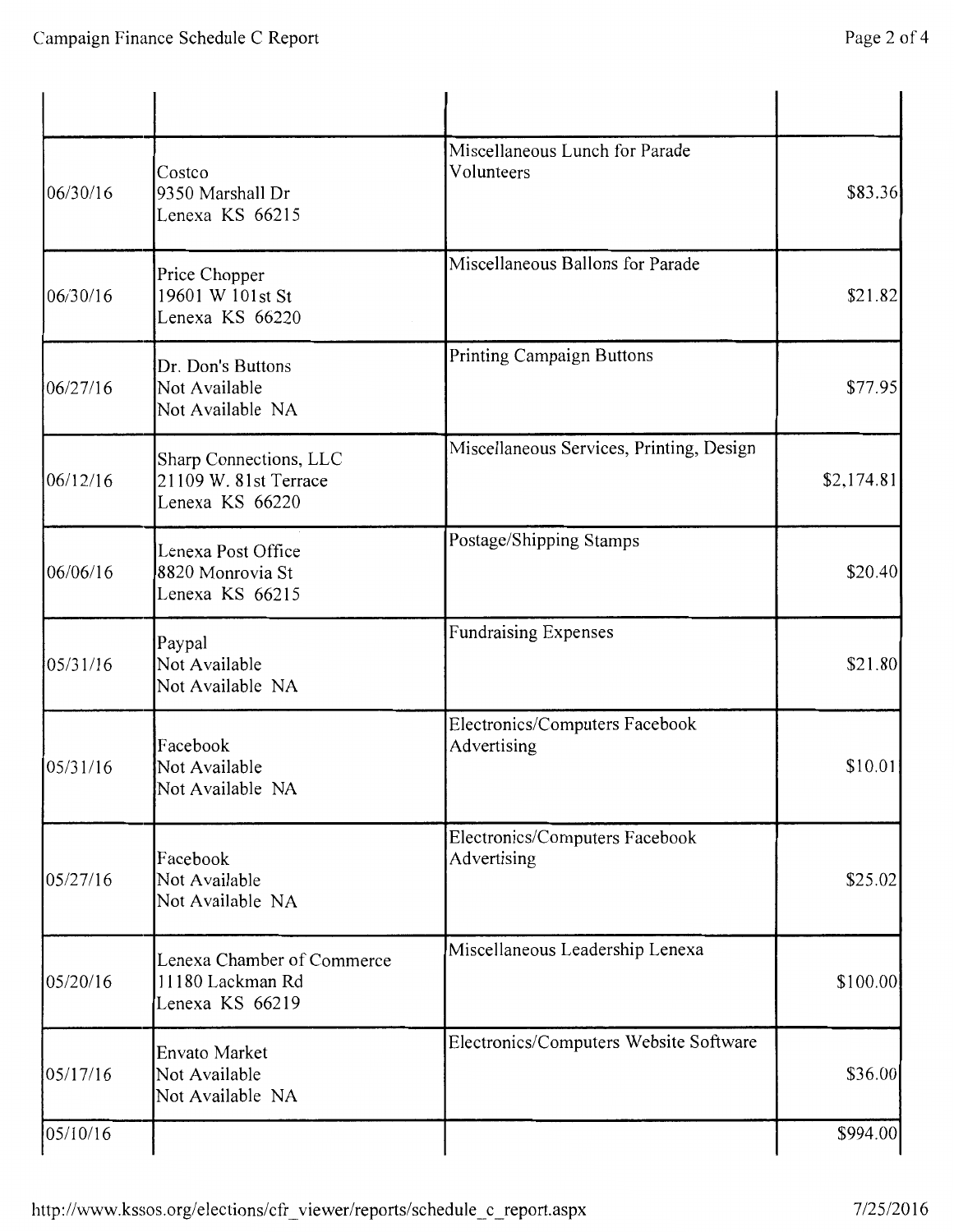|           | Sharp Connections, LLC<br>21109 W. 81st Terrace<br>Lenexa KS 66220 | Consultant Services, Art Fair Sponsorship        |            |
|-----------|--------------------------------------------------------------------|--------------------------------------------------|------------|
| 04/30/16  | Paypal<br>Not Available<br>Not Available NA                        | <b>Fundraising Expenses</b>                      | \$6.40     |
| 04/19/16  | Lenexa Post Office<br>8820 Monrovia St<br>Lenexa KS 66215          | Postage/Shipping Stamps                          | \$27.20    |
| 04/11/16  | Lenexa Chamber of Commerce<br>11180 Lackman Rd<br>Lenexa KS 66219  | Miscellaneous Leadership Lenexa                  | \$100.00]  |
| 104/05/16 | Register4Less<br>Not Available<br>Not Available NA                 | Electronics/Computers Domain<br>Registration     | \$31.90    |
| 03/31/16  | Paypal<br>Not Available<br>Not Available NA                        | <b>Fundraising Expenses</b>                      | \$21.66    |
| 03/30/16  | Lenexa Chamber of Commerce<br>11180 Lackman Rd<br>Lenexa KS 66219  | Tickets Legislative Breakfast                    | \$21.00    |
| 03/08/16  | Lenexa Post Office<br>8820 Monrovia St<br>Lenexa KS 66215          | Postage/Shipping Stamps                          | \$14.00    |
| 03/07/16  | Lenexa Chamber of Commerce<br>11180 Lackman Rd<br>Lenexa KS 66219  | Tickets State of County Luncheon                 | \$30.00    |
| 02/29/16  | Paypal<br>Not Available<br>Not Available NA                        | <b>Fundraising Expenses</b>                      | \$4.10     |
| 02/16/16  | Sharp Connections, LLC<br>21109 W. 81st Terrace<br>Lenexa KS 66220 | Miscellaneous Services, Printing, Mail,<br>Signs | \$3,383.17 |
|           |                                                                    |                                                  |            |